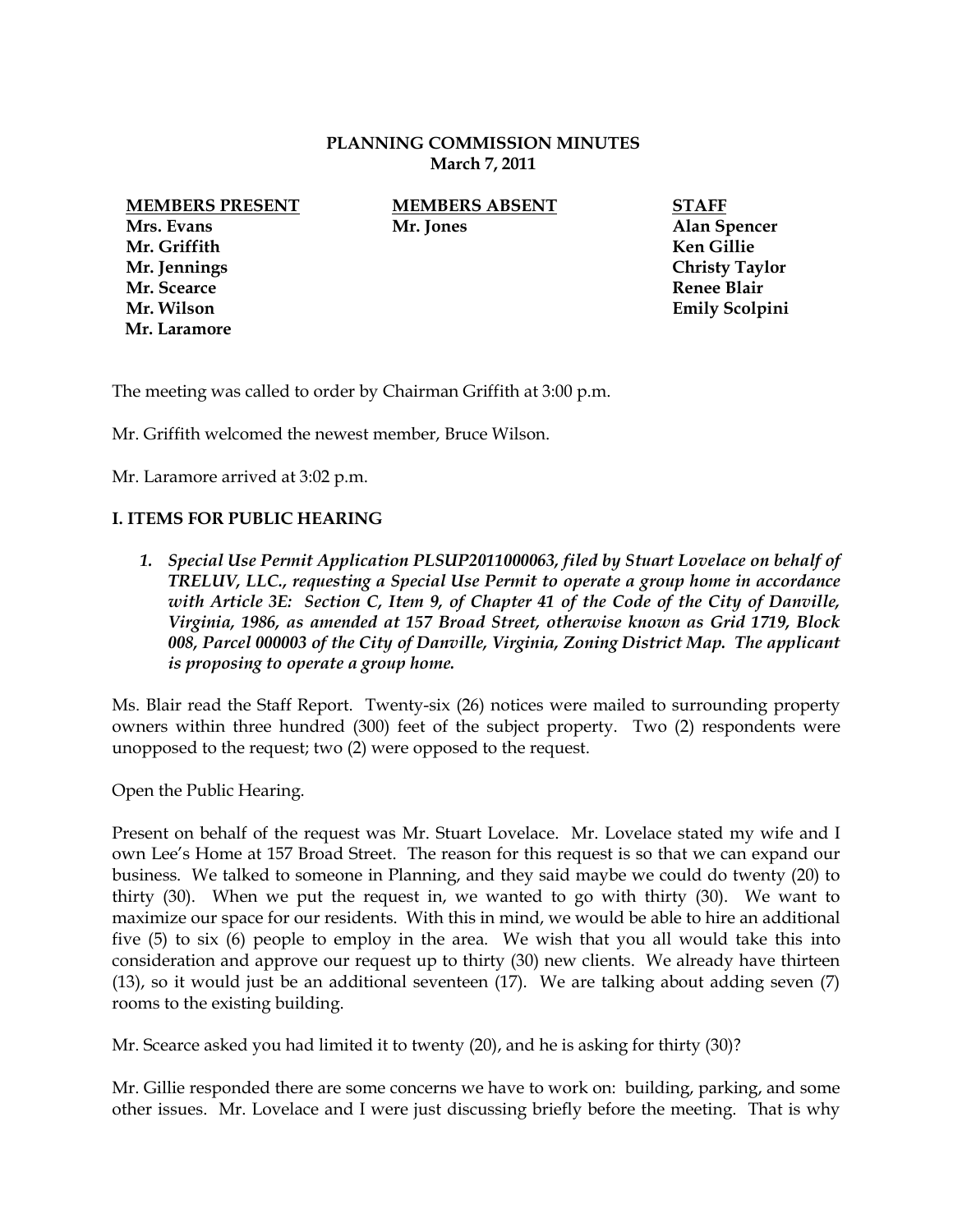staff has recommended tabling this for an additional month to give us a chance to work out those issues regarding the sprinkler system, separation of fire walls, and providing some offstreet parking. We think we may have some options that may save him some additional money. With the information we have right now, we do not want to see more than the twenty (20), but with additional information and giving us time to work on things; we may be able to recommend thirty (30). At this point, we are not quite sure. That is why we recommend tabling it.

Mr. Griffith asked Mr. Lovelace are you comfortable with us tabling this to give you, Mr. Gillie, and his staff an opportunity to get everything ironed out?

Mr. Lovelace responded yes sir.

Present in opposition to the request was Ms. Lisa Hanford. Ms. Hanford stated I live at 144 Broad Street. I oppose this. You do not live there. It is unfortunate because the city has spent so much time and money revitalizing Broad Street and Cleveland. The thirteen (13) residents that they have there now, they barely can control. We have had to deal with it the three (3) years that we have been here. We have had them come to our house begging for money, begging for cigarettes. We have had them come to our door to see if it is a group home and if they could live there. We have had one (1) of the residents out swearing, screaming, fighting from 11:00 p.m. and it was allowed to continue all night into the next day on the front porch with no staff intervention. This is not a rare occurrence. There are constant fights between the residents, swearing at each other. We have seen a staff member spank a resident on the front porch. We have seen the nurses in the parking lot next to us, walking to go to work, they are constantly being asked for money and cigarettes. I have had a gentleman stand just outside my car door waiting for me to get out begging for money and cigarettes. It is kind of scary in the nighttime to have someone standing in the dark at your car begging for money. When we came to Danville, we loved our house. It was my dream house. I would like it to continue to be a dream house. Since Danville has revitalized Cleveland and Broad, we have seen families move into the area and it has been really nice. It is a nice quiet street. The kids walk up and down and ride their bikes. I feel that the additional clients, which he has not said what kind of clients they are going to be. Are they going to be more of the same that have mental issues? Are they going to be drug addicts? Are they going to be teen group homes? It is a vague group home. What is to say that he is not going to change it next month to a more profitable home for teens with drug issues? I do not want my daughter living across the street from that. As it is, we do not let her stay out on the front porch by herself because of their residents. The character of our neighborhood is very much old. Our houses were built in the late 1800's. How can a big enormous addition on that small house stay in character? The City says that it is a "World Class Organization," and it is because they have been able to integrate old with the new. You have the beautiful old historic west end with a little bit on Broad Street. It is going to be ruined by a giant addition onto that building. It is not mostly residential and commercial. We have one (1) commercial building on that street. That is the medical building, the Urological Center and then we have a parking lot. It is not his parking lot. It is not my parking lot. It is the medical centers', and it is closed from 5:00 p.m. on weekdays and not used on Saturdays and Sundays. The medical building is the same way, closed at 5:00 and not open on the weekends. It is a family community. We want to see it stay a family community. The City has spent tens of thousands of dollars on the houses that they have revitalized. Who would want to move in next to a thirty (30) bed group home? I would not. You guys can have my house back because that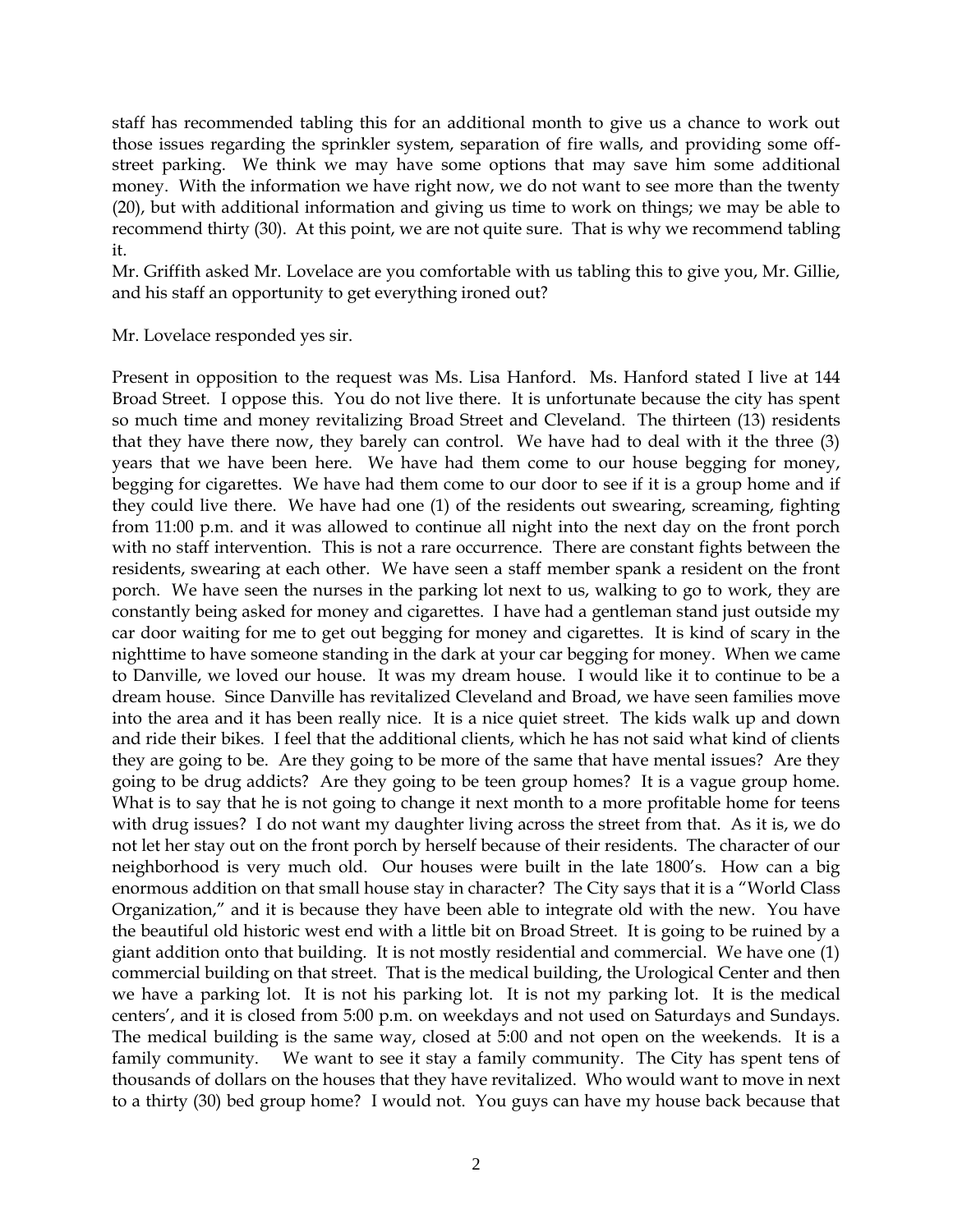is not what I signed up for when I came into this City. You have got to see that nobody else is going to want to live there either. What you will see is the families that have bought into this new revitalized community, want to move out, and the houses will be empty again. Please reconsider. The thirteen (13) bed facility is fine. It is adequate. We can deal with it. A thirty (30) bed group home is not something that Broad Street can handle and they should not have to. It is not the appropriate place for it. I ask that he find someplace else if he wants to expand his business. Keep it off of Broad Street. Let it be a community neighborhood the way it should be. Thank you.

Mr. Jennings asked what is the technical definition of ambulatory?

Mr. Gillie responded they must be able to move on their own, not in a wheel chair, not confined to a bed.

Mr. Jennings asked not confined to a bed?

Mr. Gillie responded correct.

Mr. Jennings asked they can walk around anywhere they want to?

Mr. Gillie responded they can walk around within the facility. The concern with that is persons who are confined to a bed, the sprinkler system in the Building Code is triggered. There are additional requirements for someone who is unable to escape in the event that there is a fire or some other catastrophe in effect. We want the residents to be able, if there is an issue, to move to a means of safety on their own.

Mr. Jennings asked would a fence of some kind satisfy her opposition to it?

Mr. Gillie responded you would have to ask her that. I am sorry, but I do not want to speak for someone else.

Mr. Griffith asked the report states that they are currently operating as a legal non-conforming operation. Do they currently have a special use permit?

Mr. Gillie responded they do not currently have a special use permit. One (1) was not required previously. With the adoption of the new Zoning Code, the need for a special use permit triggered them as a legal non-conforming use.

Mr. Griffith asked when this began operation, a special use was not required?

Mr. Gillie responded no, it was not required as far as we can tell that many years ago.

Mr. Griffith stated that is what I was wondering. If they are getting one (1) now, how are they operating without it?

Mr. Scearce asked can we add to this list? I think we should table it to allow time to talk with the applicant, but I was also wondering if we could add to this some sort of issues of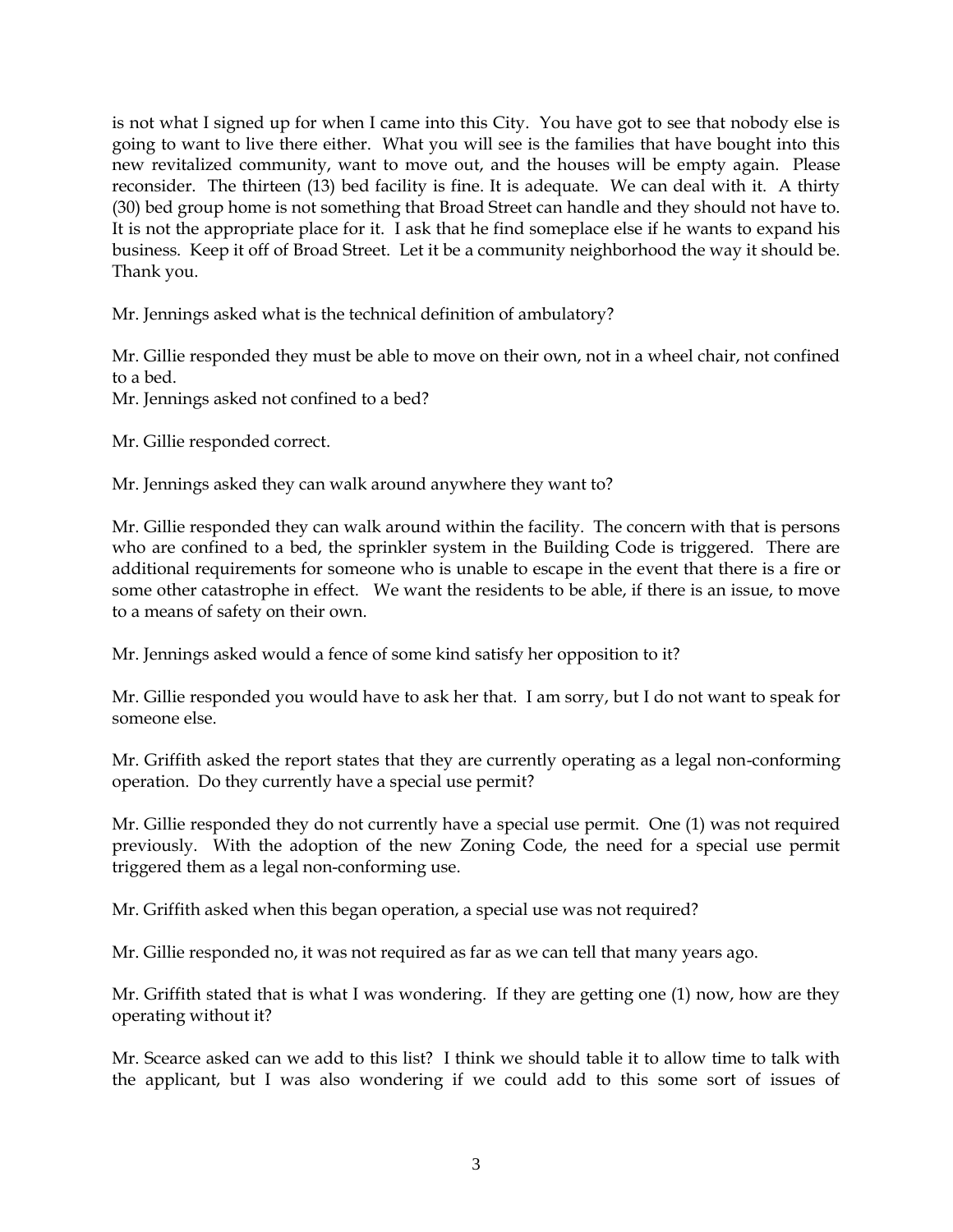containment to the property. I am not very good with the law, but maybe we could look at that. It would be nice to have some part of that addressed.

Mr. Gillie responded we can look into that. I am not really sure how if it is an adult facility that meets the requirements of our definition of a group home and what the State defines, how you can truly confine the person to it. We can look into a means to try and alleviate any neighborhood concerns.

Close the Public Hearing.

**Mr. Scearce made a motion to table Special Use Permit Application PLSUP201000063. Mr. Jennings seconded the motion. The motion was approved by a 6-0 vote.** 

*2. Special Use Permit PLSUP2011000064, filed by Starr Bell on behalf of Bell Enterprises of Virginia, LLC., requesting a Special Use Permit to allow indoor commercial recreation in accordance with Article 3M: Section C, Item 4, of Chapter 41 of the Code of the City of Danville, Virginia, 1986, as amended at 3103 West Main Street, otherwise known as Grid 0505, Block 002, Parcel 000003 of the City of Danville, Virginia, Zoning District Map. The applicant is proposing to operate an internet café within the existing convenience store.*

Miss Scolpini read the Staff Report. Five (5) notices were mailed to surrounding property owners within three hundred (300) feet of the subject property. Zero (0) respondents were unopposed to the request; one (1) was opposed to the request.

Open the Public Hearing.

Present on behalf of the request was Mr. Larry Bell. Mr. Bell stated I am President of Bell Enterprises. We were operating these internet games with the assurance that they would be legal. We have since found out that they are problematic. We have a contract with this company to put them in our store, and this looks like a good way to get out of it since it is not going to be approved. As far as I am concerned I really do not want them in my store. This would be a good way to get rid of the contract that we entered into with this company.

Close the Public Hearing.

**Mrs. Evans made a motion to recommend denial of Special Use Permit Application PLSUP201000064. Mr. Laramore seconded the motion. The motion was approved by a 6-0 vote.** 

## **III. MINUTES**

**Mr. Scearce made a motion to approve the minutes from the February 7, 2011 meeting. Mr. Laramore seconded the motion. The minutes were approved by a 6-0 vote.**